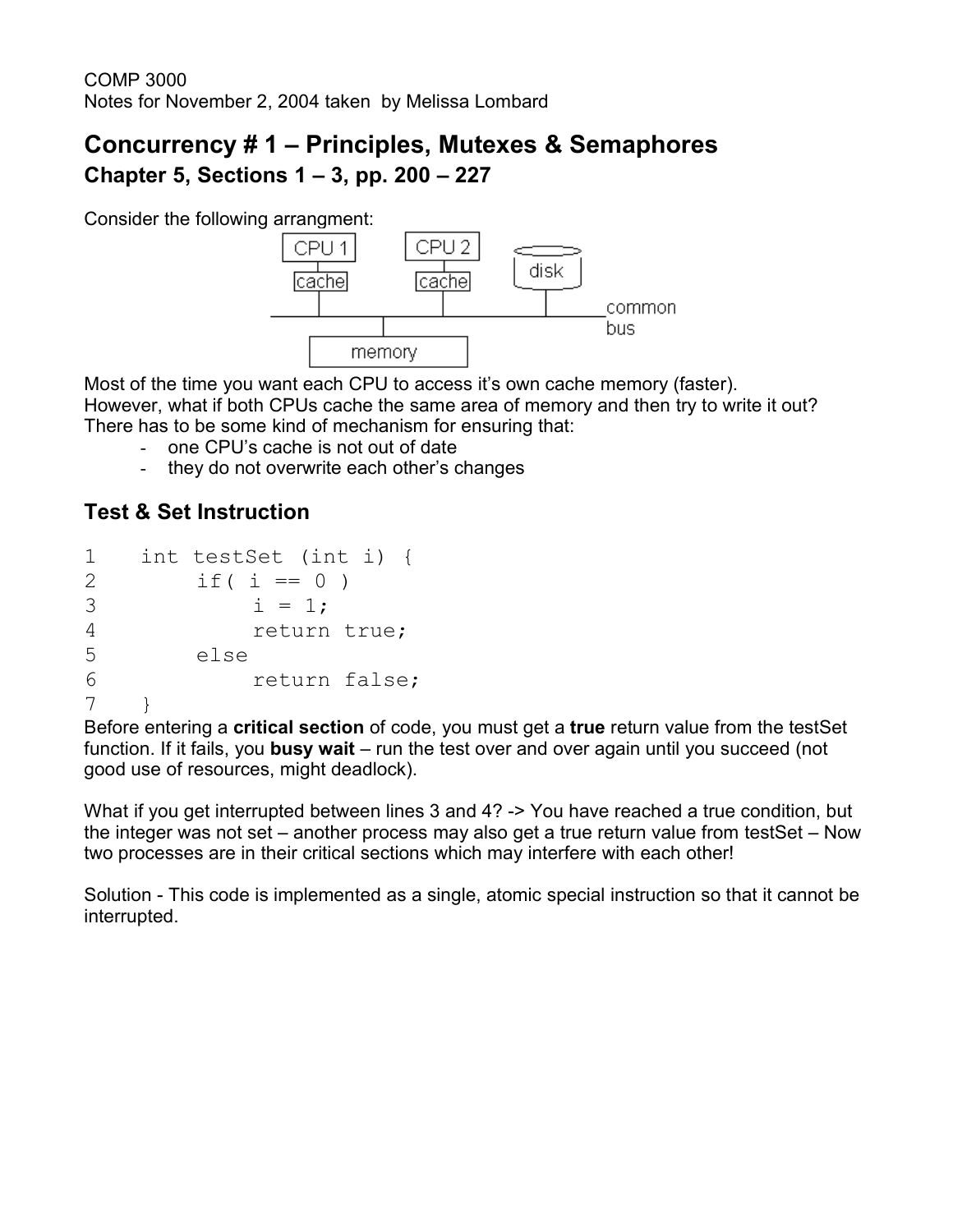#### **Semaphores**

2 Types: Counting / general semaphores Binary semaphore / Mutex Semaphore parts: State variable (binary int) Queue of waiting threads or processes Operations: Wait (or "down" in linux) - check if it's safe to enter Signal (or "up" in linux)  $-$  say "ok I'm done!" Ask for the semaphore, have to non-critical code wait if another process/thread has it, get put in queue.  $\begin{array}{c} \text{down}(\text{sem}) \\ \text{critical section} \end{array}$  $up(sem)$ non-critical code Release semaphore.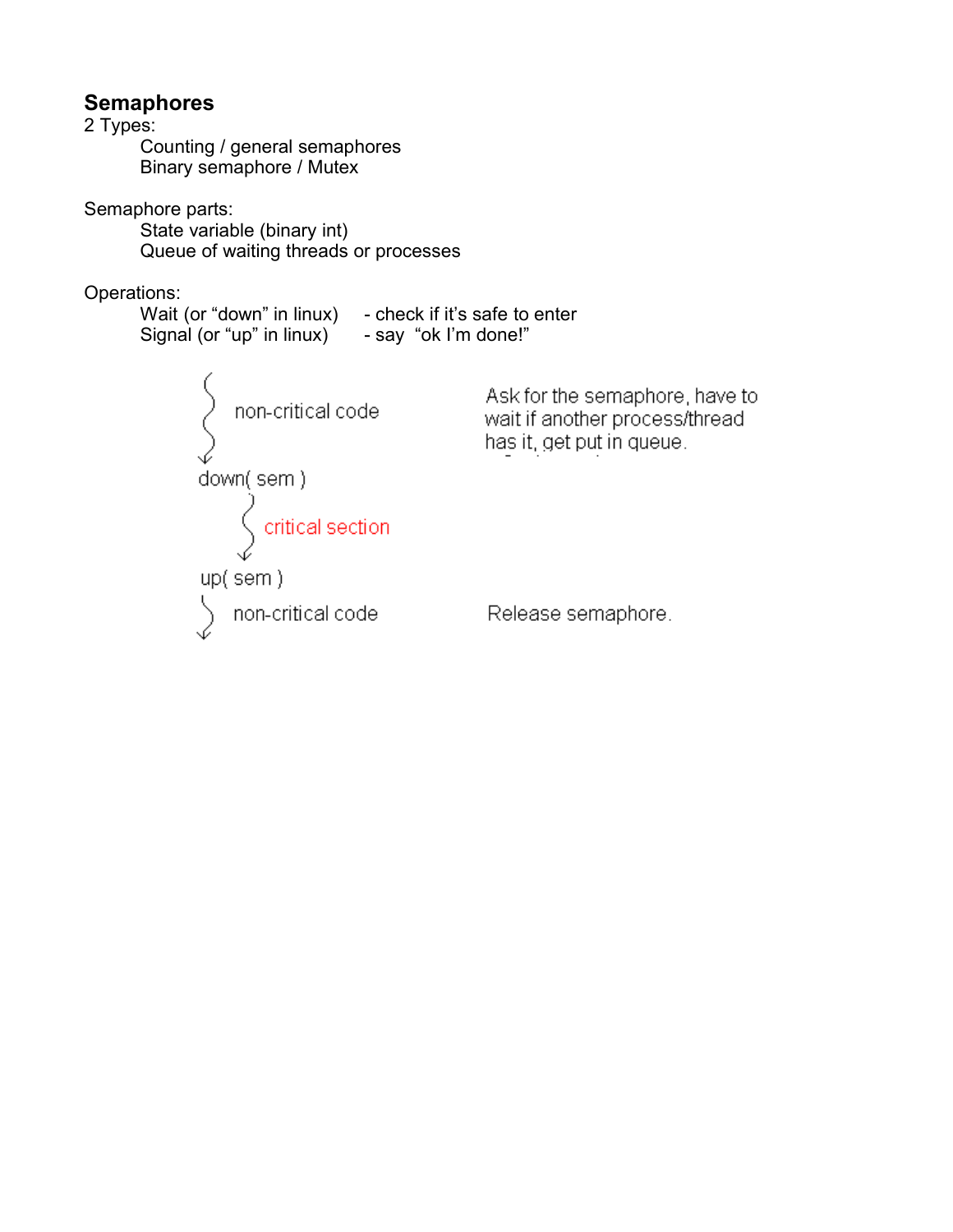### **Producer / Consumer Problem**



To enforce integrity of the data structure, only 1 of the producer or consumer should access it at a time.

```
int n = 0semaphore s = 1, delay = 0
```

| producer                                                      |                                                                                                     |
|---------------------------------------------------------------|-----------------------------------------------------------------------------------------------------|
| 1<br>$\frac{2}{3}$<br>$\overline{4}$<br>5<br>6<br>7<br>8<br>9 | while(true)<br>produce()<br>down (s)<br>append()<br>$n + +$<br>if $(n == 1)$<br>up (delay)<br>up(s) |
|                                                               |                                                                                                     |

# consumer 1 down(delay)<br>2 while(true) 2 while(true) {<br>3 down(s) down(s) 4 take()  $5$  n-- $6 \qquad \qquad \text{up}(s)$ 7 consume()  $8 \t\t \text{if} (n == 0)$ 9 down(delay) 10 }

**Consumer notes:**

 $\overline{\Gamma}$ 

Line 1 – Wait until there is something produced.

Lines 4, 5 – Should actually make a copy of the semaphor **s** …

Line  $8 - ...$  and check if  $n_{copy} == 0$  instead, because the original **s** could have been changed after **up(s)** in Line 7

Downside – Semaphore code has to appear everywhere that you access the data structure